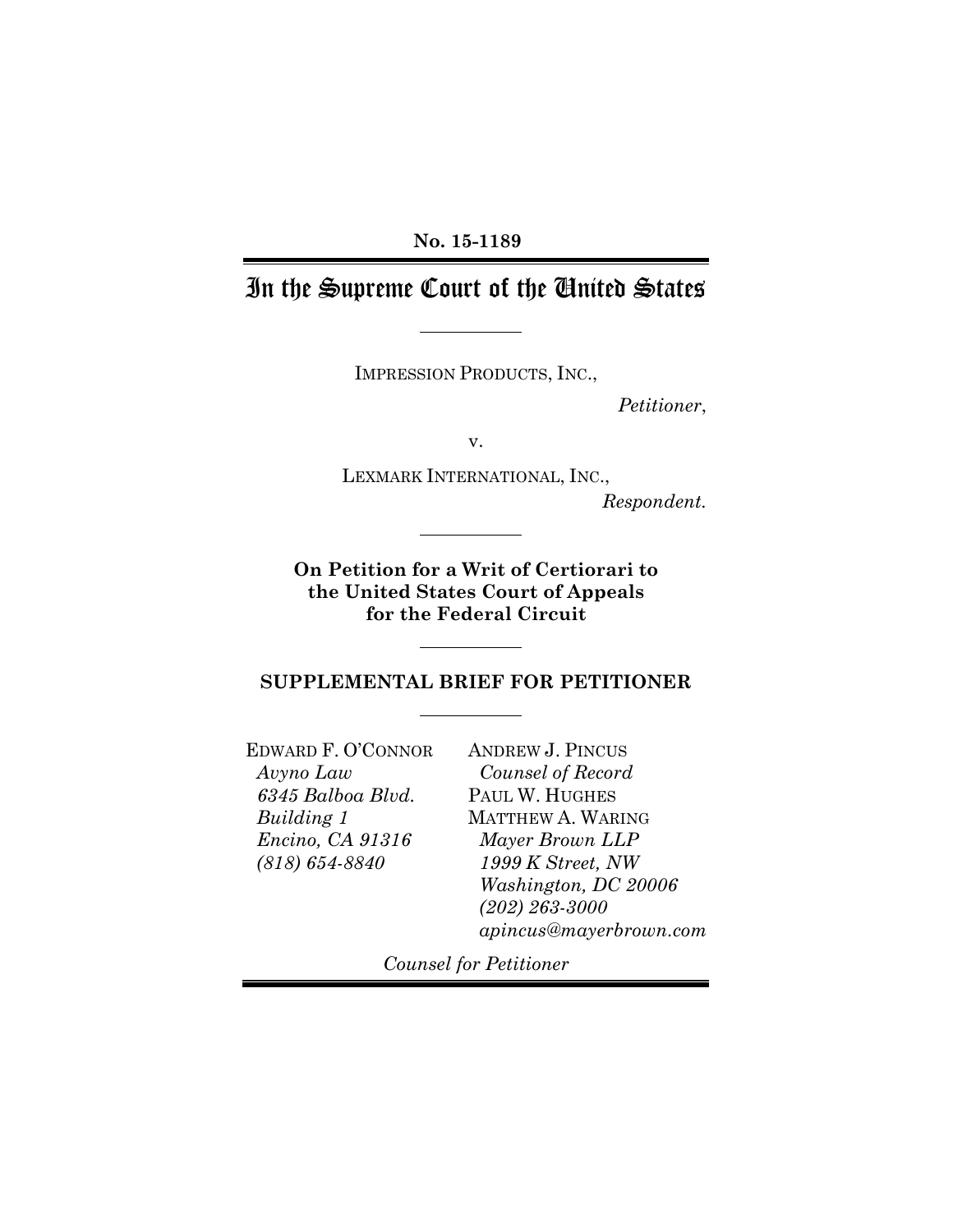### **TABLE OF CONTENTS**

## **Page**

|  | B. The international exhaustion question3 |  |
|--|-------------------------------------------|--|
|  |                                           |  |

i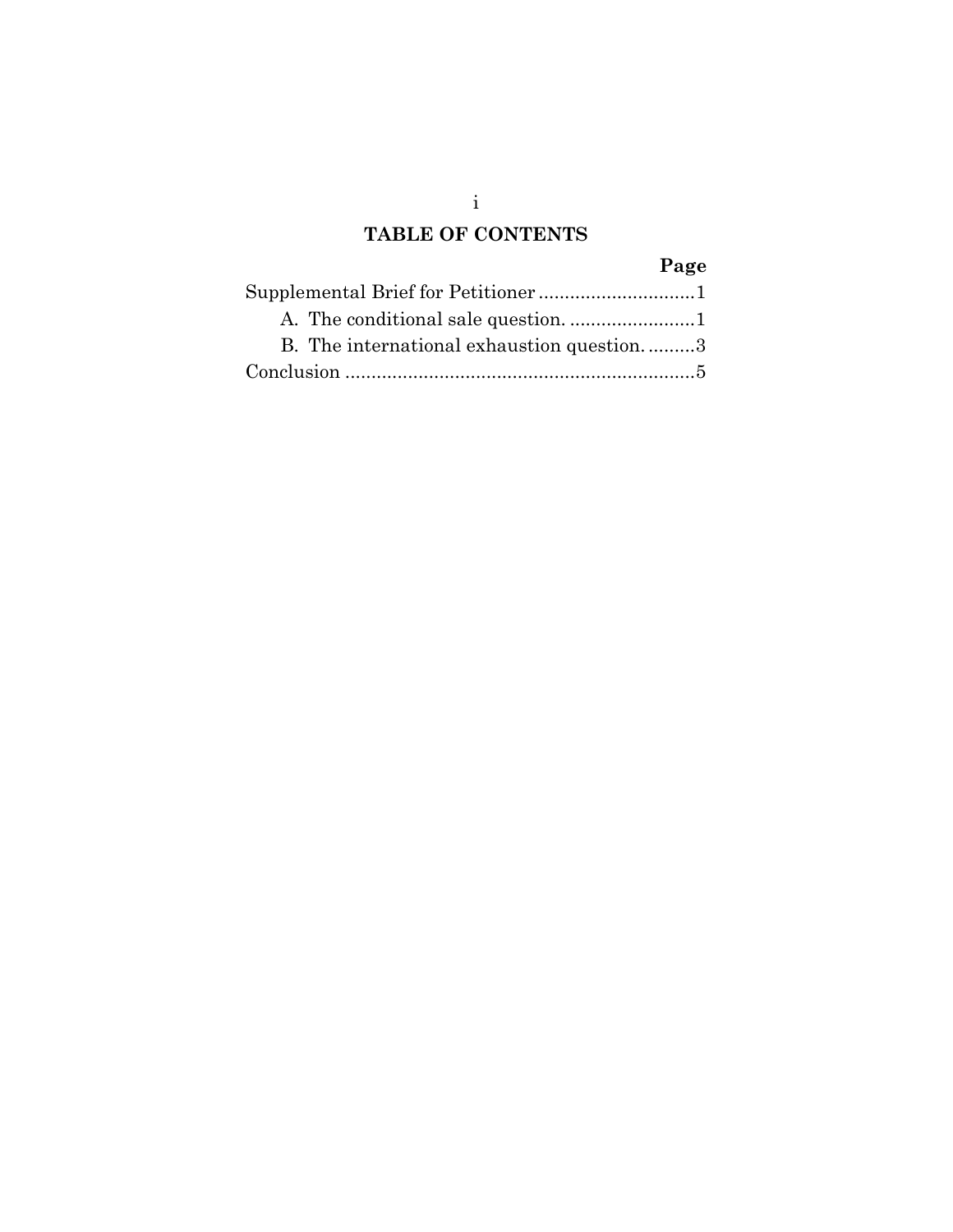#### **SUPPLEMENTAL BRIEF FOR PETITIONER**

The brief filed by the Solicitor General confirms that both questions presented warrant this Court's review. Lexmark's supplemental brief largely reprises the arguments in its Brief in Opposition, which were addressed in detail in our Reply Brief and again in the government's brief. They provide no basis for denying review.

#### **A. The conditional sale question.**

*First*, the conditional sale issue is plainly important. The United States unequivocally explains that the ruling below "threaten[s] the viability of secondhand markets in patented goods at substantial cost to the public interest." U.S. Br. 14. The *amici* detail these severe policy repercussions at length. Cert. Reply 4-5.

Lexmark's answer (Lexmark Supp. Br. 3) is a reference to the decision below, which in turn asserted that "*Mallinckrodt* has been the governing case law since 1992." Pet. App. 60a. But the validity of *Mallinckrodt* has been uncertain at least since this Court's decision in *Quanta Computer, Inc.* v. *LG Elecs., Inc.*, 553 U.S. 617 (2008). Indeed, the district court *in this case* agreed with and adopted the proposition "that *Quanta* overruled *Mallinckrodt* sub silentio." *Id*. at 151a. And other courts, commentators, and the marketplace as a whole had long viewed *Mallinckrodt* a dead letter. See Cert. Reply 4 (citing relevant portions of *amicus* briefs). There are no legitimate "reliance interests" (Lexmark Supp. Br. 3) to the contrary.<sup>1</sup>

<sup>1</sup> Lexmark is thus wrong to assert that "this Court has consistently rejected" the government's position on the conditional sale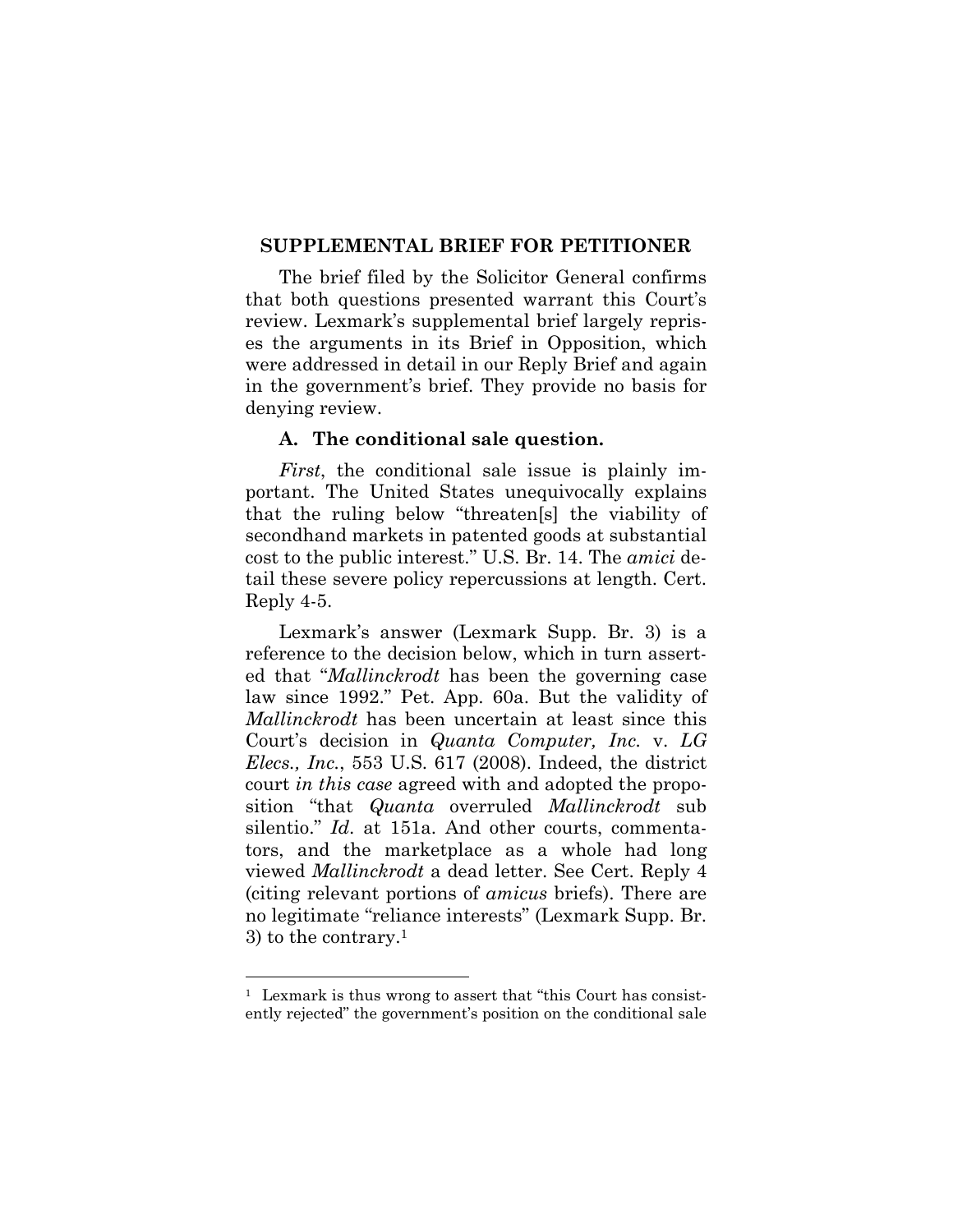*Second*, the United States details how the decision below "conflicts with this Court's decisions" (U.S. Br. 6), most notably this Court's decision in *Univis*. See *id*. at 7, 8, 10, 11. We too explained at length how the lower court's decision is incompatible with *Univis*. See Pet. 14-15; Cert. Reply 7. Lexmark no longer even attempts to refute this reasoning—its supplemental brief does not even cite *Univis*.

*Third*, Lexmark tries mightily (at 5-7) to invent a disagreement between Impression and the United States regarding the application of the exhaustion doctrine to sales by patentees and licensees. As we explained (Cert. Reply 8-9), an "authorized" sale is the precondition for the application of the first-sale doctrine, and the patentee determines when a sale is authorized.

If the patentee itself sells the good, its decision to make the sale establishes the requisite authorization. If the patentee licenses another to sell the good, the patentee may define the range of transactions in which the licensee is authorized to make a first sale. See Pet. 16-18; Cert. Reply 8-9. A sale complying with those criteria qualifies as "authorized." Following an authorized sale by the patentee or by a licensee, patent exhaustion applies identically, regardless of whether the patentee or licensee sold the good.

The government advances this same position. U.S. Br. 11-14. And that is the clear holding of *General Talking Pictures*. Pet. 17; Cert. Reply 6-7. It is Lexmark, and the majority below, that have blurred

doctrine. Lexmark Supp. Br. 2. Multiple courts concluded that this Court's ruling in *Quanta endorsed* the government's view. See AMDR Br. 17. At the very least, this Court has never "rejected" it.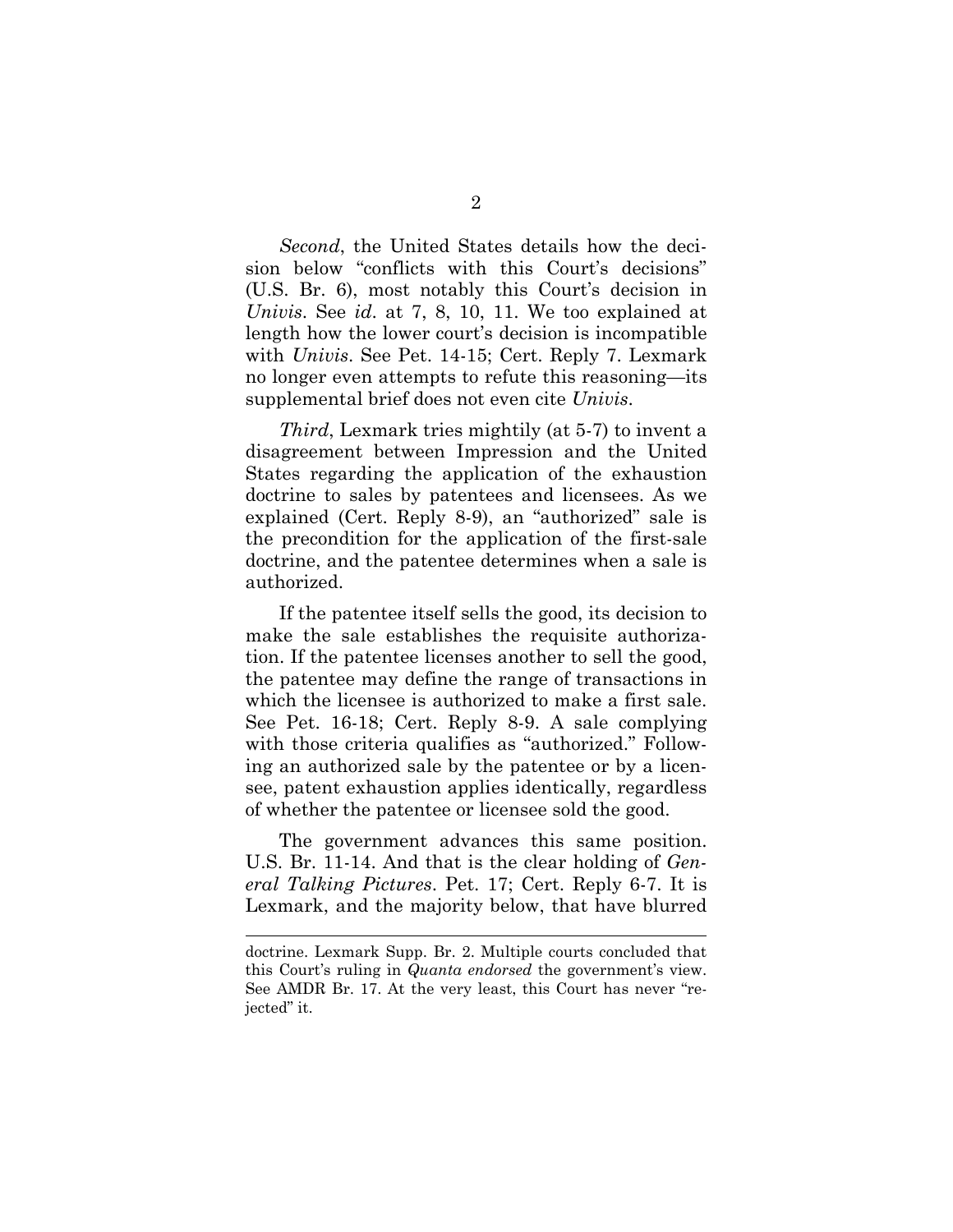the clear line between licensing and authorized sales. Cert. Reply 8-9; U.S. Br. 12-14.

#### **B. The international exhaustion question.**

*First*, this Court would create additional confusion if it were to address the conditional sale doctrine without also addressing international exhaustion. The two questions involve the same legal principle exhaustion—and the Court's application of that principle to resolve one question will inevitably affect the analysis of the other. As the government put it, "if the Court grants review on the first question presented, it would be particularly appropriate to decide the second as well, so that the regulated community and the lower courts are not left to speculate about the implications for international patent exhaustion of the Court's domestic-exhaustion analysis." U.S. Br. 23.

*Second*, Lexmark does not contest the United States' conclusion that, "[i]n light of the increasingly transnational nature of global commerce, the question whether and under what circumstances a patentee retains U.S. patent rights when authorizing a foreign sale is important, as the many amicus briefs addressing the issue demonstrate." U.S. Br. 22. Indeed, the *amici* describe in detail the adverse effects of the ruling below. See Cert. Reply 11.

*Third*, the United States' explanation that "the court of appeals decided th[is] question incorrectly" (U.S. Br. 15) is reason enough to grant review. To be sure, while Impression and the government agree that the Federal Circuit erred, they offer different views of the proper standard. That counsels in *favor* of review, as it ensures the Court will receive argument supporting each of the possible legal rules.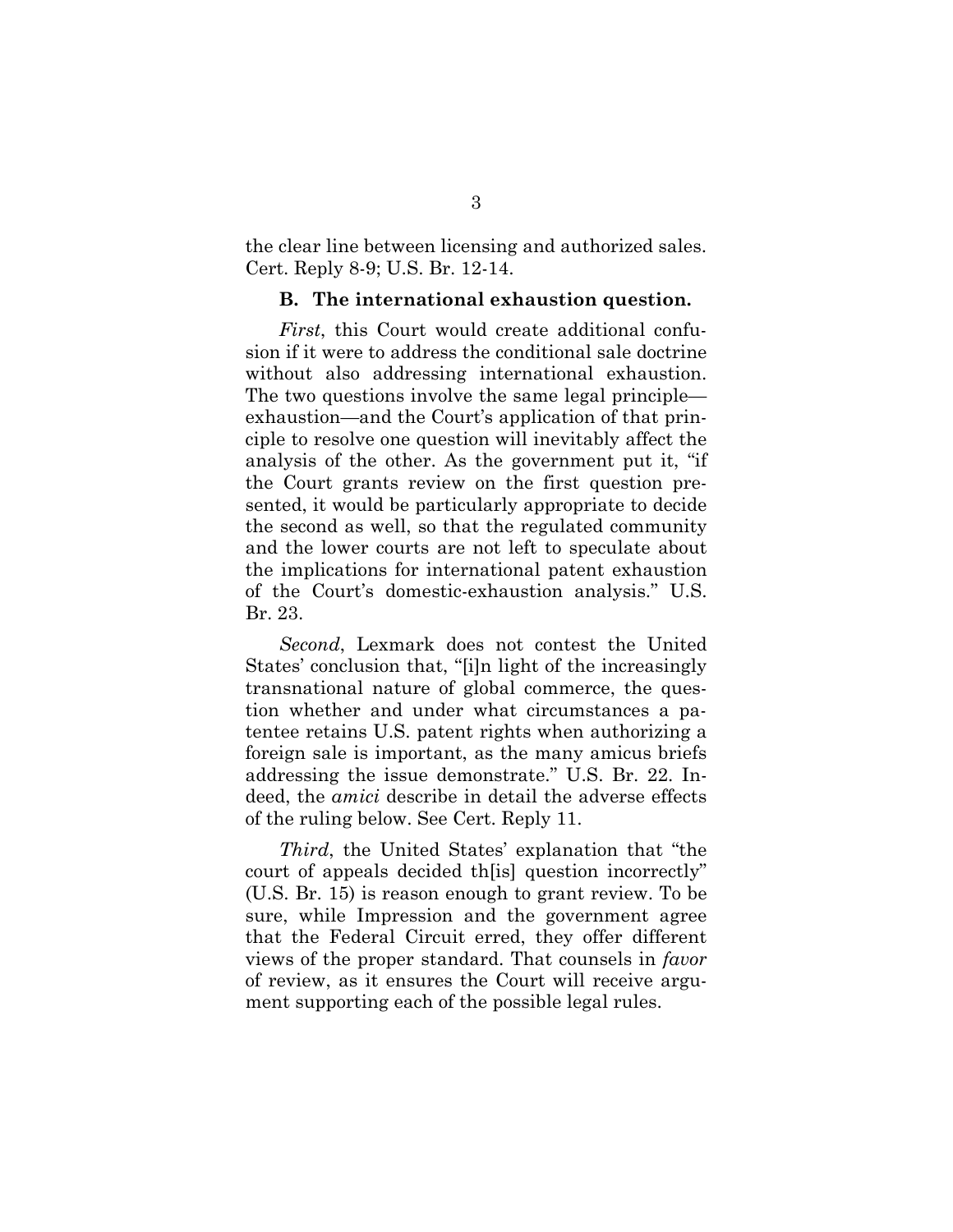Lexmark's assertion that it "would prevail even under the government's rule" (Lexmark Supp. Br. 12) is nothing short of incredible. According to the government, "U.S. patent rights are exhausted unless they are expressly reserved as part of a foreign sale." U.S. Br. 12. Although Lexmark asserts that it "*did* reserve those rights" (Lexmark Supp. Br. 12), the *en banc* majority's decision rested on "the premise that Lexmark made the foreign sales without communicating a reservation of U.S. patent rights." Pet. App. 63a. Lexmark cannot avoid review by contesting—for the very first time—a key fact relied upon by the court below.

In any event, Lexmark is wrong on the facts. Lexmark's *en banc* brief merely says it targeted "regions," making its cartridges compatible with certain regional printers and using region-specific packaging. ECF 236, at 26. Nothing about such regional targeting shows that Lexmark "*expressly* reserve[d]" its "U.S. patent rights," as the government's position requires. U.S. Br. 15 (emphasis added).

*Fourth*, Lexmark's argument on the merits relies almost entirely on *Boesch* v. *Graff*. It cites *Boesch* in an attempt to avoid the clear holdings of *Kirtsaeng* and *Quanta*. Lexmark Supp. Br. 8-9. It looks to *Boesch* when addressing pre-Federal Circuit authority. *Id*. at 9. And it invokes *Boesch* to dispute the government's presumptive-exhaustion rule. *Id*. at 11-12.

But Lexmark flatly misunderstands *Boesch*. As the United States correctly observes, the *Boesch* "Court had no occasion to decide whether, or under what circumstances, a foreign sale that is made or authorized by the U.S. patent holder \* \* \* will exhaust U.S. patent rights"—because there was no such authorization in that case. U.S. Br. 17-18. See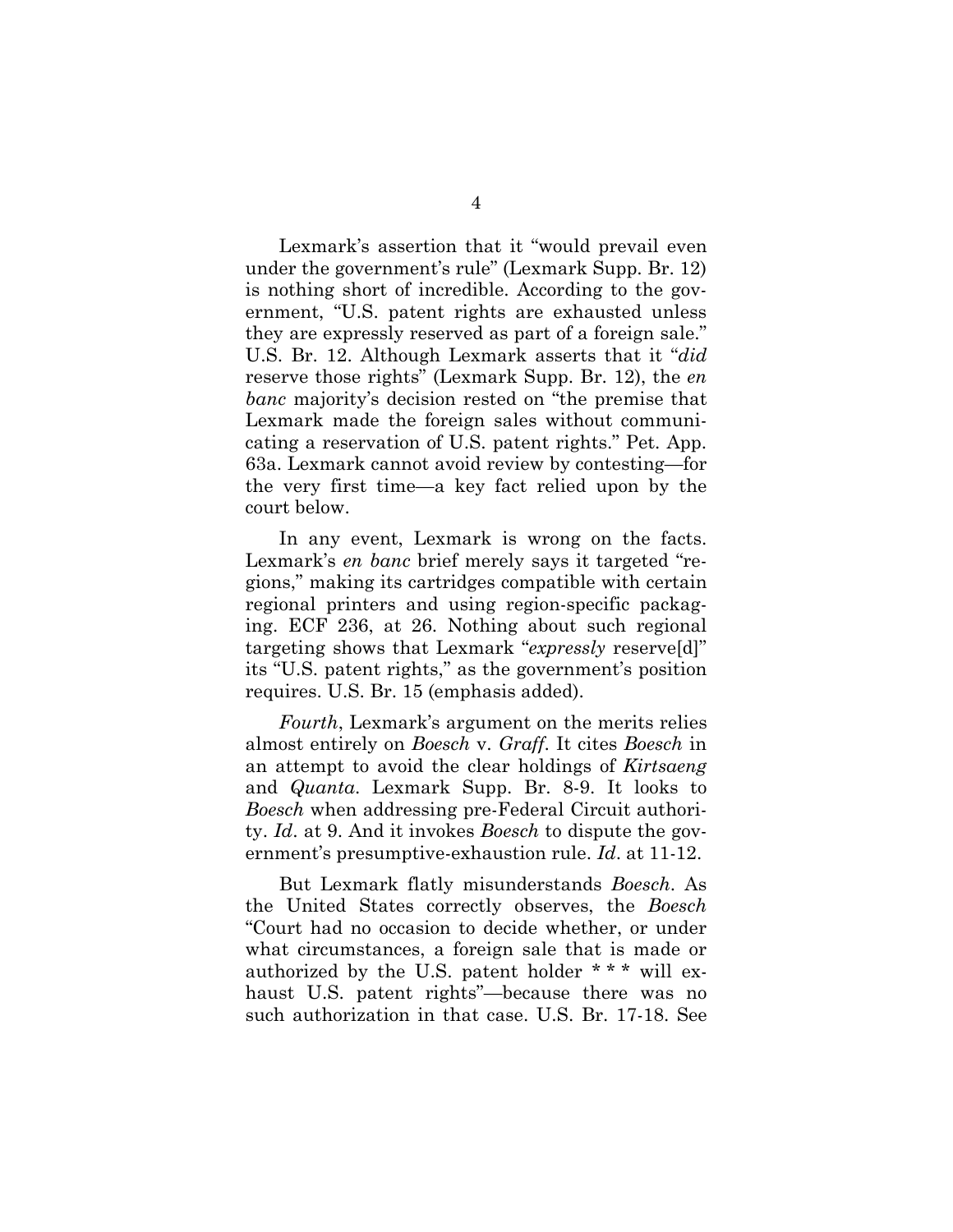also Cert. Reply 12. And the dissent below agreed. Pet. App. 125a-126a. *Boesch* therefore does not undermine the clear common-law rule identified by *Kirtsaeng*, *Quanta*, and scores of lower-court decisions.<sup>2</sup>

Once *Boesch*'s irrelevance is clarified, Lexmark has no means of escaping the plain holding of *Kirtsaeng*. That decision was clear on its face: the Court held that the common-law exhaustion principle applies without regard to the country of sale and nothing about that reasoning was unique to copyright. Cert. Reply 12. The order in which the Court "examined" the relevant considerations at issue in *Kirtsaeng* (Lexmark Supp. Br. 8) is wholly immaterial to its articulation of the common law. And the absence from the Patent Act of any provision limiting the common law rule means that the common law rule governs. Pet. 24-27; Cert. Reply 12.

#### **CONCLUSION**

The petition for a writ of certiorari should be granted.

<sup>2</sup> *Daimler Manufacturing Co.* v. *Conklin*, 170 F. 70, 72 (2d Cir. 1909), is not to the contrary. See Lexmark Supp. Br. 9. There, similar to *Boesch*, the defendant purchased a car from "the holder of European patent rights"—which was "*distinct from* the U.S. patent-holding company." Pet. App. 93a. As Judge Dyk explained in dissent, the "foreign sale was not authorized by [the] U.S. patent holder." Pet. App. 127a. Indeed, just 11 years later, the Second Circuit distinguished *Daimler* as a case in which there was "no participation whatever by the owner of the patent." *Curtiss Aeroplane & Motor Corp.* v. *United Aircraft Eng'g Corp.*, 266 F. 71, 77 (2d Cir. 1920). *Curtiss Aeoroplane*, moreover, explained that foreign sales *do* exhaust U.S. patent rights—a decision wholly incompatible with Lexmark's position to the contrary. *Id*. at 78. See Pet. 28-30 (discussing cases).